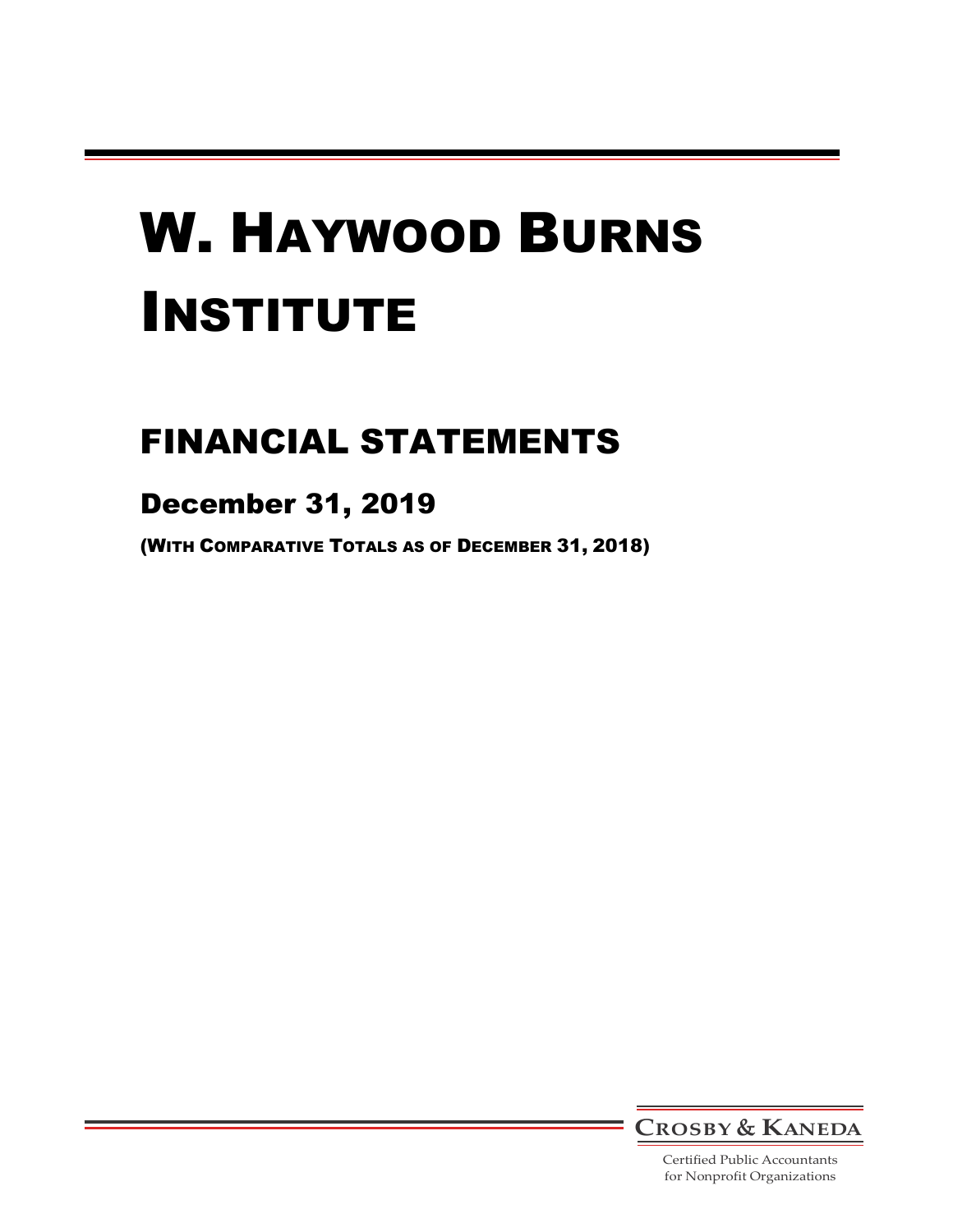# Contents

| Independent Auditors' Report            | $1 - 2$ |
|-----------------------------------------|---------|
| <b>Financial Statements</b>             |         |
| <b>Statement of Financial Position</b>  | 3       |
| <b>Statement of Activities</b>          | 4       |
| <b>Statement of Cash Flows</b>          | 5       |
| <b>Statement of Functional Expenses</b> | 6       |
| Notes to the Financial Statements       | 7-13    |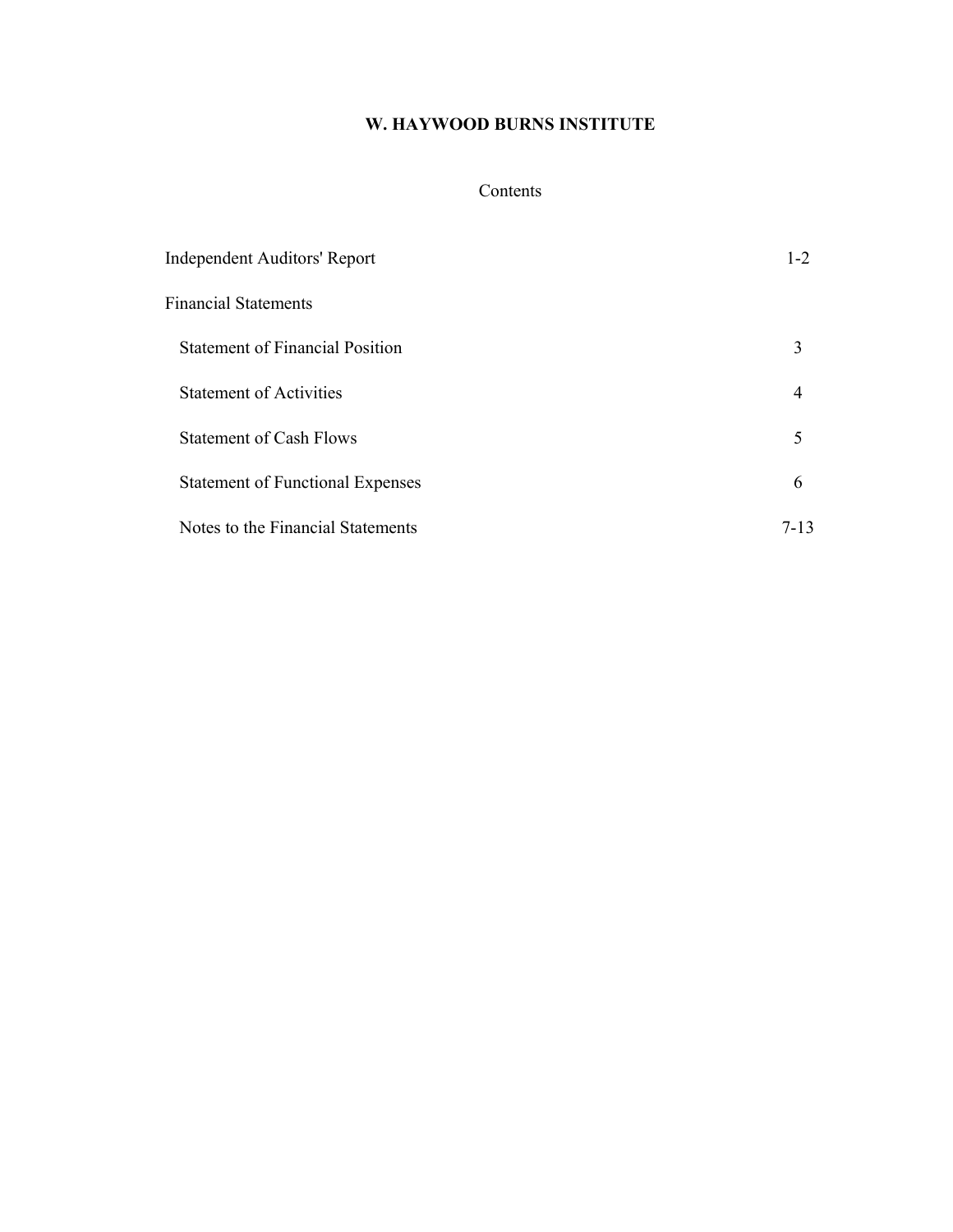**CROSBY & KANEDA**

Certified Public Accountants for Nonprofit Organizations

1970 Broadway Suite 930 Oakland, CA 94612 www.ckcpa.biz 510-835-2727

# **INDEPENDENT AUDITOR'S REPORT**

Board of Directors W. Haywood Burns Institute Oakland, California

#### **Report on the Financial Statements**

We have audited the accompanying financial statements of W. Haywood Burns Institute, which comprise the statement of financial position as of December 31, 2019, and the related statements of activities, cash flows and functional expenses for the year then ended, and the related notes to the financial statements.

#### **Management's Responsibility for the Financial Statements**

Management is responsible for the preparation and fair presentation of these financial statements in accordance with accounting principles generally accepted in the United States of America; this includes the design, implementation, and maintenance of internal control relevant to the preparation and fair presentation of financial statements that are free from material misstatement, whether due to fraud or error.

#### **Auditors' Responsibility**

Our responsibility is to express an opinion on these financial statements based on our audit. We conducted our audit in accordance with auditing standards generally accepted in the United States of America. Those standards require that we plan and perform the audit to obtain reasonable assurance about whether the financial statements are free from material misstatement.

An audit involves performing procedures to obtain audit evidence about the amounts and disclosures in the financial statements. The procedures selected depend on the auditor's judgment, including the assessment of the risks of material misstatement of the financial statements, whether due to fraud or error. In making those risk assessments, the auditor considers internal control relevant to the entity's preparation and fair presentation of the financial statements in order to design audit procedures that are appropriate in the circumstances, but not for the purpose of expressing an opinion on the effectiveness of the entity's internal control. Accordingly, we express no such opinion. An audit also includes evaluating the appropriateness of accounting policies used and the reasonableness of significant accounting estimates made by management, as well as evaluating the overall presentation of the financial statements.

We believe that the audit evidence we have obtained is sufficient and appropriate to provide a basis for our audit opinion.

#### **Opinion**

In our opinion, the financial statements referred to above present fairly, in all material respects, the financial position of W. Haywood Burns Institute as of December 31, 2019, and the changes in its net assets and its cash flows for the year then ended in accordance with accounting principles generally accepted in the United States of America.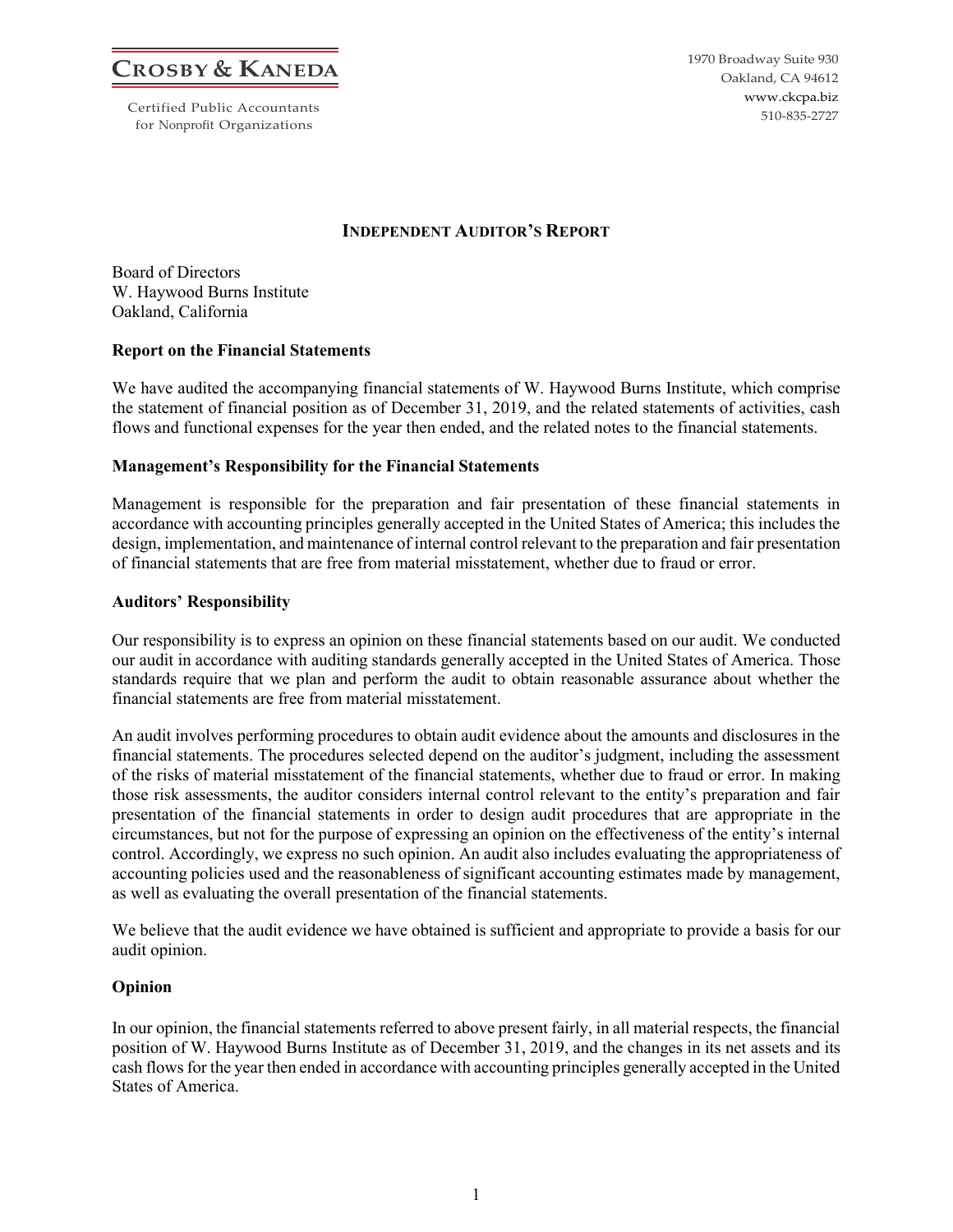#### **Report on Summarized Comparative Information**

We have previously audited the W. Haywood Burns Institute's December 31, 2018 financial statements, and we expressed an unmodified audit opinion on those audited financial statements in our report dated October 31, 2019. In our opinion, the summarized comparative information presented herein as of and for the year ended December 31, 2018 is consistent, in all material respects, with the audited financial statements from which it has been derived.

voory + Laneda CPAS LLP

Oakland, California October 21, 2020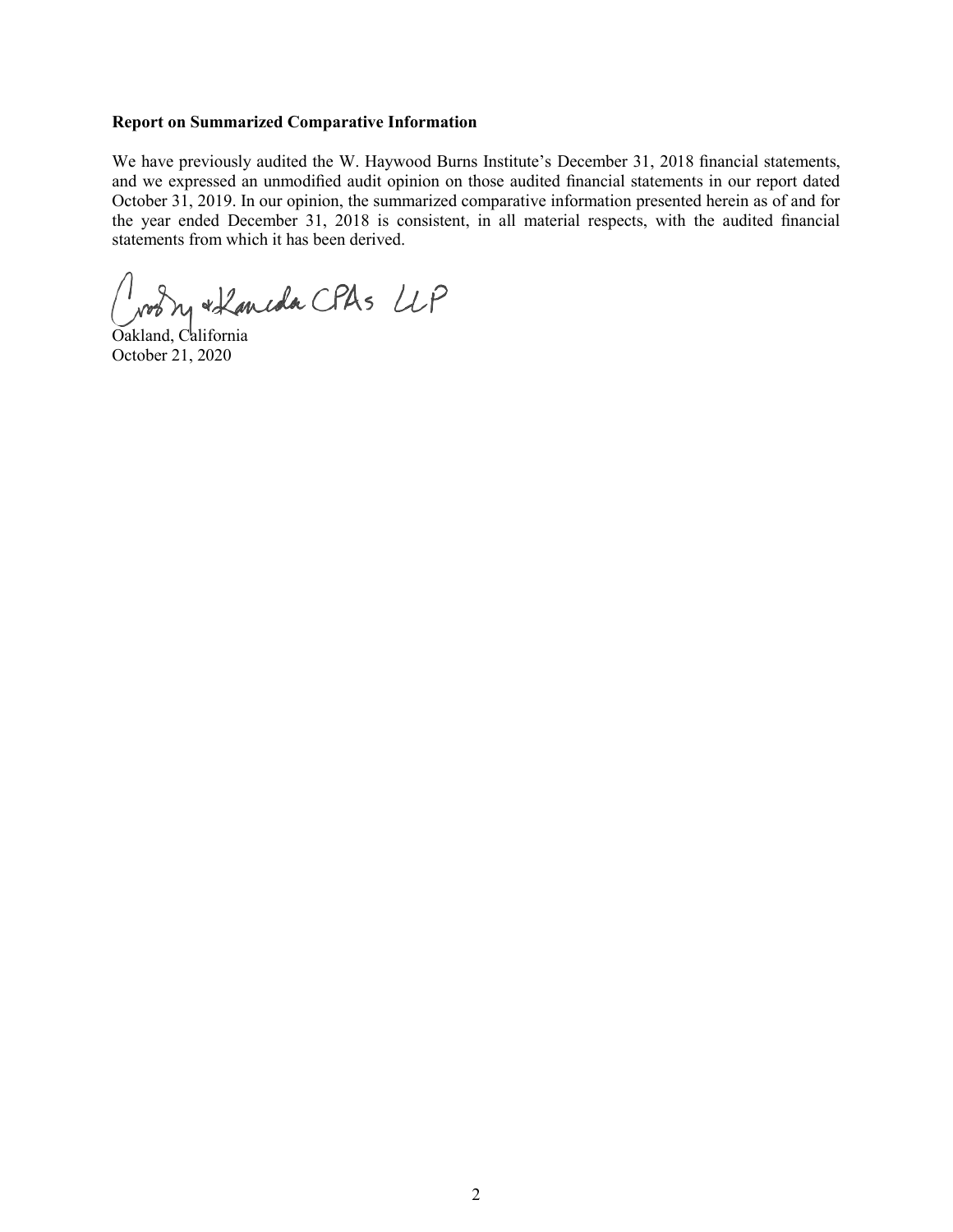# **Statement of Financial Position December 31, 2019 (With Comparative Totals as of December 31, 2018)**

**\_\_\_\_\_\_\_\_\_\_\_\_\_\_\_\_\_\_\_\_\_\_\_\_\_\_\_\_\_\_\_\_**

2019 2018 Cash and cash equivalents  $\qquad \qquad$  1,104,523  $\qquad$  1,107,753 Certificate of deposit **contained a contained a contained a contained a contained a contained a contained a contact 250,864** Accounts receivables 272,900 146,521 272,900 Contributions receivable (Note 3) 1,687,934 1,200,000 Prepaid expenses 63,446 45,418 Property and equipment, net (Note 4) 2,451 14,765 Deposits 38,283 38,283 Total Assets \$ 3,043,158 \$ 2,929,983 Liabilities Accounts payable and accrued expenses  $$ 103,556 $ 117,770$ Accrued vacation 163,944 132,561 Deferred revenue  $17,053$ Deferred rent 29,617 29,936 Total Liabilities 314,489 279,948 Net Assets Without donor restrictions 390,587 879,257 With donor restrictions (Note 8) 2,338,082 1,770,778 Total Net Assets 2,728,669 2,650,035 Total Liabilities and Net Assets \$ 3,043,158 \$ 2,929,983 **Assets Liabilities and Net Assets**

See Notes to the Financial Statements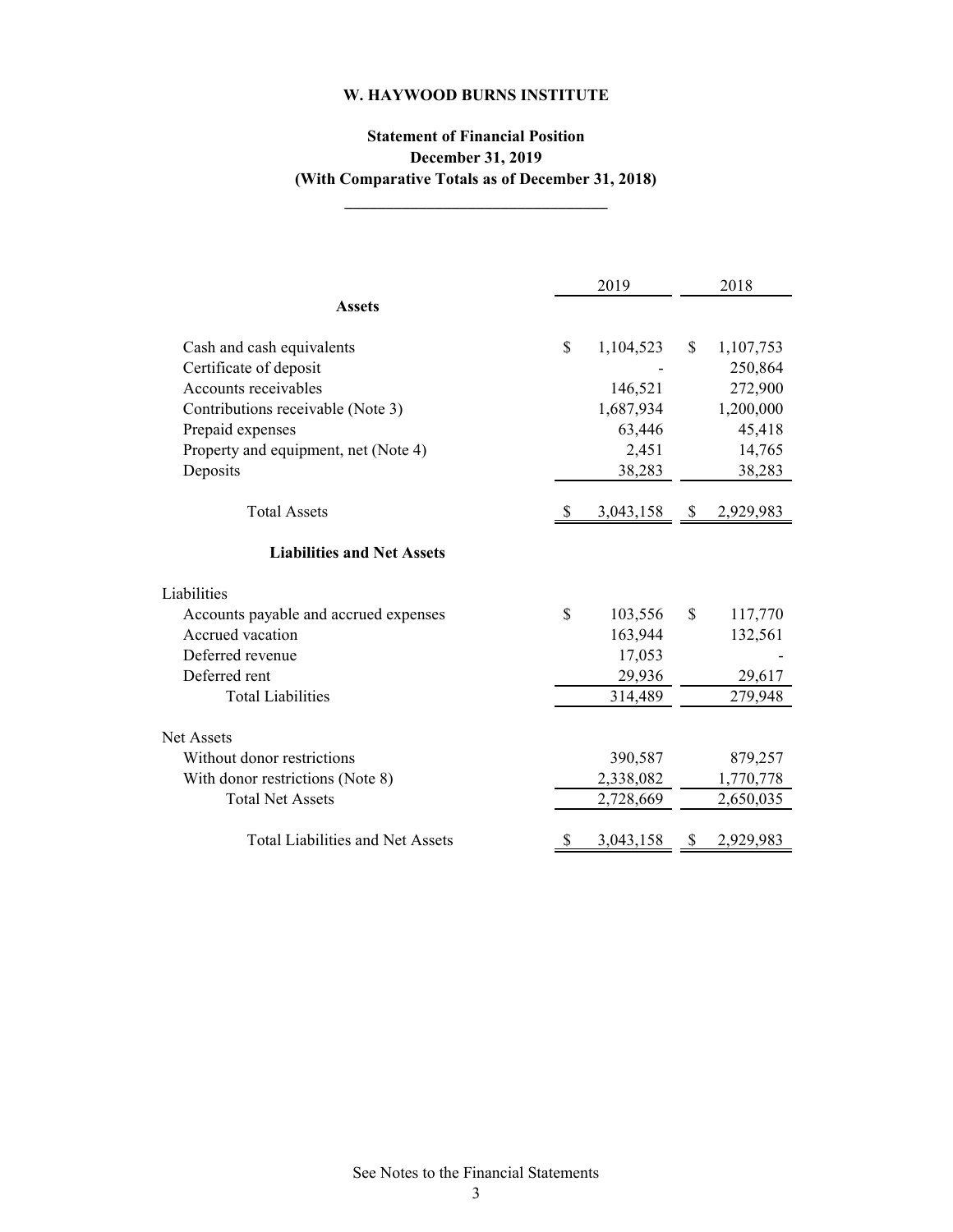# **Statement of Activities For the Year Ended December 31, 2019 (With Comparative Totals for the Year Ended December 31, 2018)**

**\_\_\_\_\_\_\_\_\_\_\_\_\_\_\_\_\_\_\_\_\_\_\_\_\_\_\_\_\_\_\_\_**

|                                   | <b>Without Donor</b> |               | With Donor    |              |           | Total |           |
|-----------------------------------|----------------------|---------------|---------------|--------------|-----------|-------|-----------|
|                                   | Restrictions         |               | Restrictions  |              | 2019      |       | 2018      |
| <b>Support and Revenue</b>        |                      |               |               |              |           |       |           |
| Support                           |                      |               |               |              |           |       |           |
| Foundation and corporate          | \$<br>112,500        | $\mathcal{S}$ | 3,722,517     | $\mathbb{S}$ | 3,835,017 | \$.   | 3,757,318 |
| Government                        |                      |               |               |              |           |       | 197,517   |
| Donations                         | 20,303               |               |               |              | 20,303    |       | 20,380    |
| Total support                     | 132,803              |               | 3,722,517     |              | 3,855,320 |       | 3,975,215 |
| Revenue                           |                      |               |               |              |           |       |           |
| Contract revenue                  | 525,245              |               |               |              | 525,245   |       | 719,428   |
| Honoraria and other               | 24,177               |               |               |              | 24,177    |       | 21,425    |
| Interest                          | 2,705                |               |               |              | 2,705     |       | 3,017     |
| Total revenue                     | 552,127              |               |               |              | 552,127   |       | 743,870   |
| Support provided by expiring time |                      |               |               |              |           |       |           |
| and purpose restrictions          | 3,155,213            |               | (3, 155, 213) |              |           |       |           |
| Total support and revenue         | 3,840,143            |               | 567,304       |              | 4,407,447 |       | 4,719,085 |
| <b>Expenses</b>                   |                      |               |               |              |           |       |           |
| Program                           | 3,051,855            |               |               |              | 3,051,855 |       | 3,043,244 |
| Management and general            | 1,145,206            |               |               |              | 1,145,206 |       | 1,153,299 |
| Fundraising                       | 131,752              |               |               |              | 131,752   |       | 182,317   |
| Total expenses                    | 4,328,813            |               |               |              | 4,328,813 |       | 4,378,860 |
| Change in net assets              | (488, 670)           |               | 567,304       |              | 78,634    |       | 340,225   |
| Net Assets, beginning of year     | 879,257              |               | 1,770,778     |              | 2,650,035 |       | 2,309,810 |
| Net assets, end of year           | 390,587              |               | 2,338,082     | Y.           | 2,728,669 |       | 2,650,035 |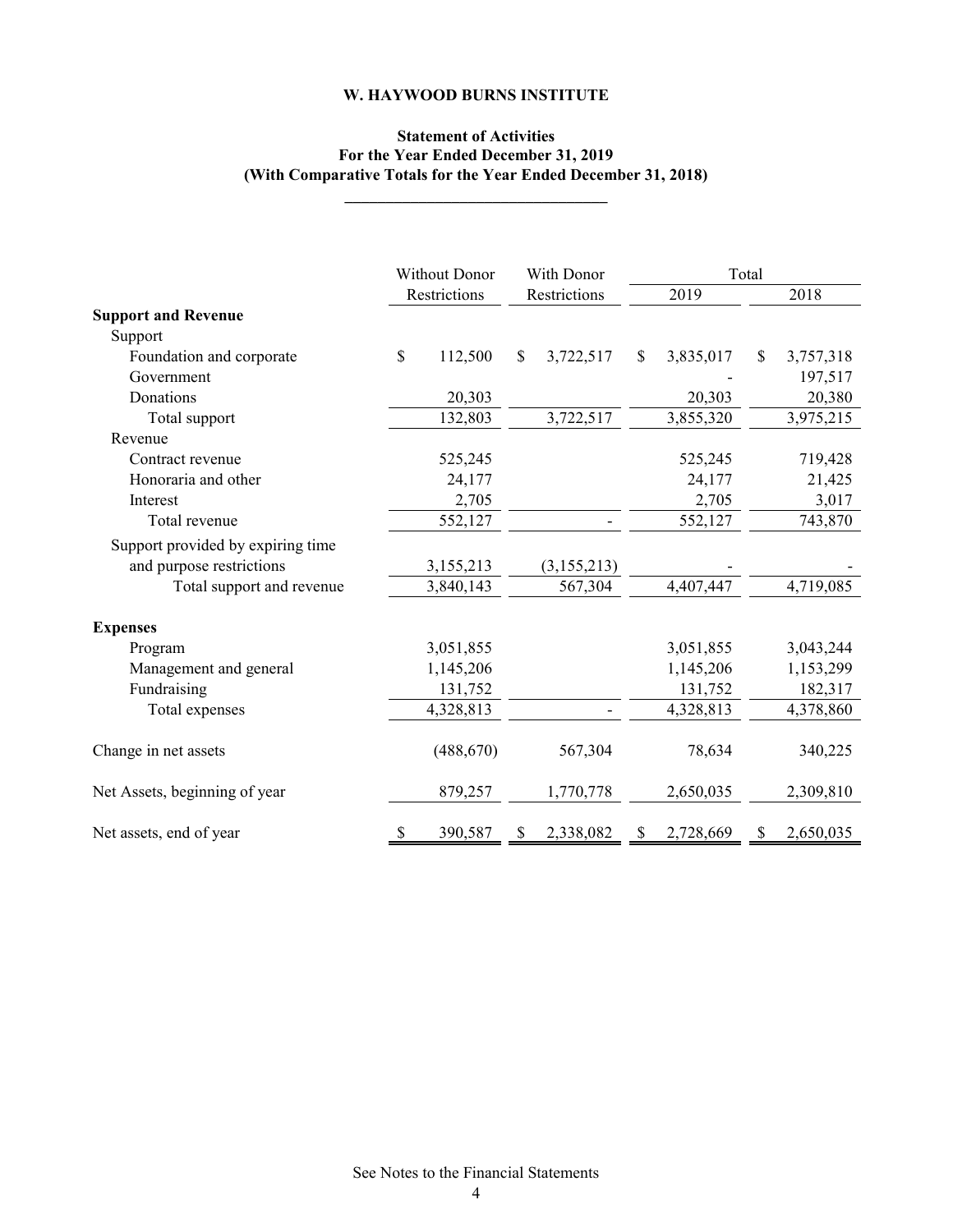# **Statement of Cash Flows For the Year Ended December 31, 2019 (With Comparative Totals for the Year Ended December 31, 2018)**

**\_\_\_\_\_\_\_\_\_\_\_\_\_\_\_\_\_\_\_\_\_\_\_\_\_\_\_\_\_\_\_\_**

|                                                       | 2019         | 2018          |
|-------------------------------------------------------|--------------|---------------|
| <b>Cash flows from operating activities:</b>          |              |               |
| Change in net assets                                  | \$<br>78,634 | \$<br>340,225 |
| Adjustments to reconcile change in net assets to cash |              |               |
| provided (used) by operating activities:              |              |               |
| Depreciation                                          | 12,313       | 17,296        |
| Changes in assets and liabilities:                    |              |               |
| Accounts receivables                                  | 126,379      | (50,686)      |
| Contributions receivable                              | (487, 934)   | (1,199,625)   |
| Prepaid expenses                                      | (18,028)     | (31, 302)     |
| Accounts payable and accrued expenses                 | (14,214)     | (64, 637)     |
| Accrued vacation                                      | 31,383       | 17,401        |
| Deferred revenue                                      | 17,053       |               |
| Deferred rent                                         | 319          | (24, 932)     |
| Net cash provided (used) by operating activities      | (254, 095)   | (996, 260)    |
| Cash flows from investing activities:                 |              |               |
| Purchases and sales of certificate of deposit, net    | 250,865      | (250, 864)    |
| Net cash provided (used) by investing activities      | 250,865      | (250, 864)    |
| Change in cash and cash equivalents                   | (3,230)      | (1,247,124)   |
| Cash and cash equivalents, beginning of year          | 1,107,753    | 2,354,877     |
| Cash and cash equivalents, end of year                | 1,104,523    | 1,107,753     |
|                                                       |              |               |

See Notes to the Financial Statements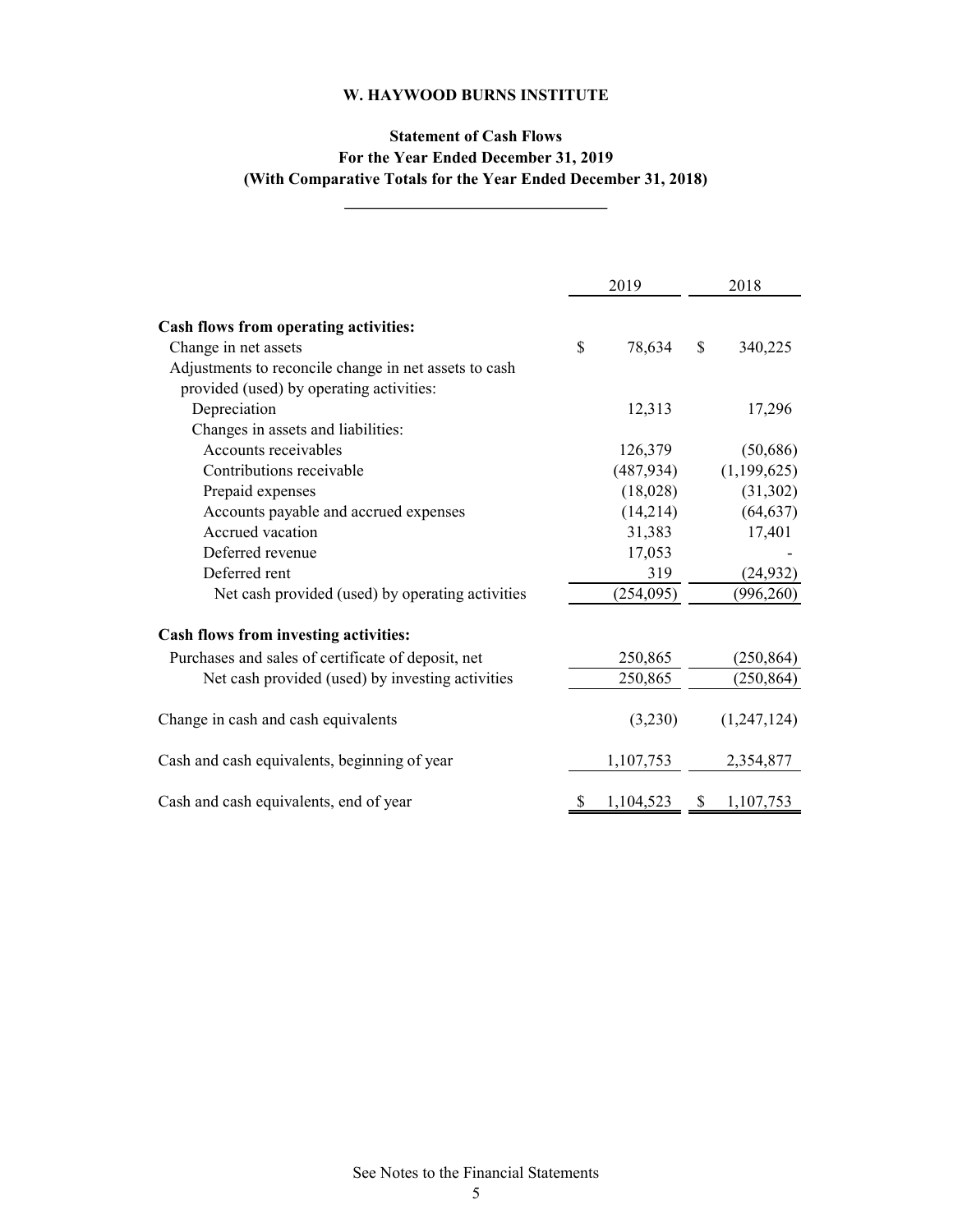# **Statement of Functional Expenses December 31, 2019 (With Comparative Totals for the Year Ended December 31, 2018)**

**\_\_\_\_\_\_\_\_\_\_\_\_\_\_\_\_\_\_\_\_\_\_\_\_\_\_\_\_\_\_\_\_**

|                              |             | Management   |               |                | Total       |
|------------------------------|-------------|--------------|---------------|----------------|-------------|
|                              | Program     | and General  | Fundraising   | 2019           | 2018        |
|                              |             |              |               |                |             |
| <b>Salaries</b>              | \$1,891,721 | S<br>407,079 | \$<br>95,783  | \$2,394,583    | \$2,426,360 |
| Employee benefits            | 286,381     | 61,626       | 14,500        | 362,507        | 309,287     |
| Payroll taxes                | 139,136     | 29,941       | 7,045         | 176,122        | 179,069     |
| <b>Total Personnel</b>       | 2,317,238   | 498,646      | 117,328       | 2,933,212      | 2,914,716   |
|                              |             |              |               |                |             |
| Accounting fees              |             | 154,367      |               | 154,367        | 15,300      |
| Other fees for service       | 141,817     | 240,075      | 7,862         | 389,754        | 607,749     |
| Office expenses and supplies | 56,467      | 89,659       | 5,966         | 152,092        | 151,562     |
| Occupancy                    | 154,137     | 87,194       | 156           | 241,487        | 188,098     |
| Conferences and meetings     | 382,196     | 62,952       | 440           | 445,588        | 484,139     |
| Depreciation                 |             | 12,313       |               | 12,313         | 17,296      |
| <b>Total Expenses</b>        | \$3,051,855 | \$1,145,206  | \$<br>131,752 | 4,328,813<br>S | 4,378,860   |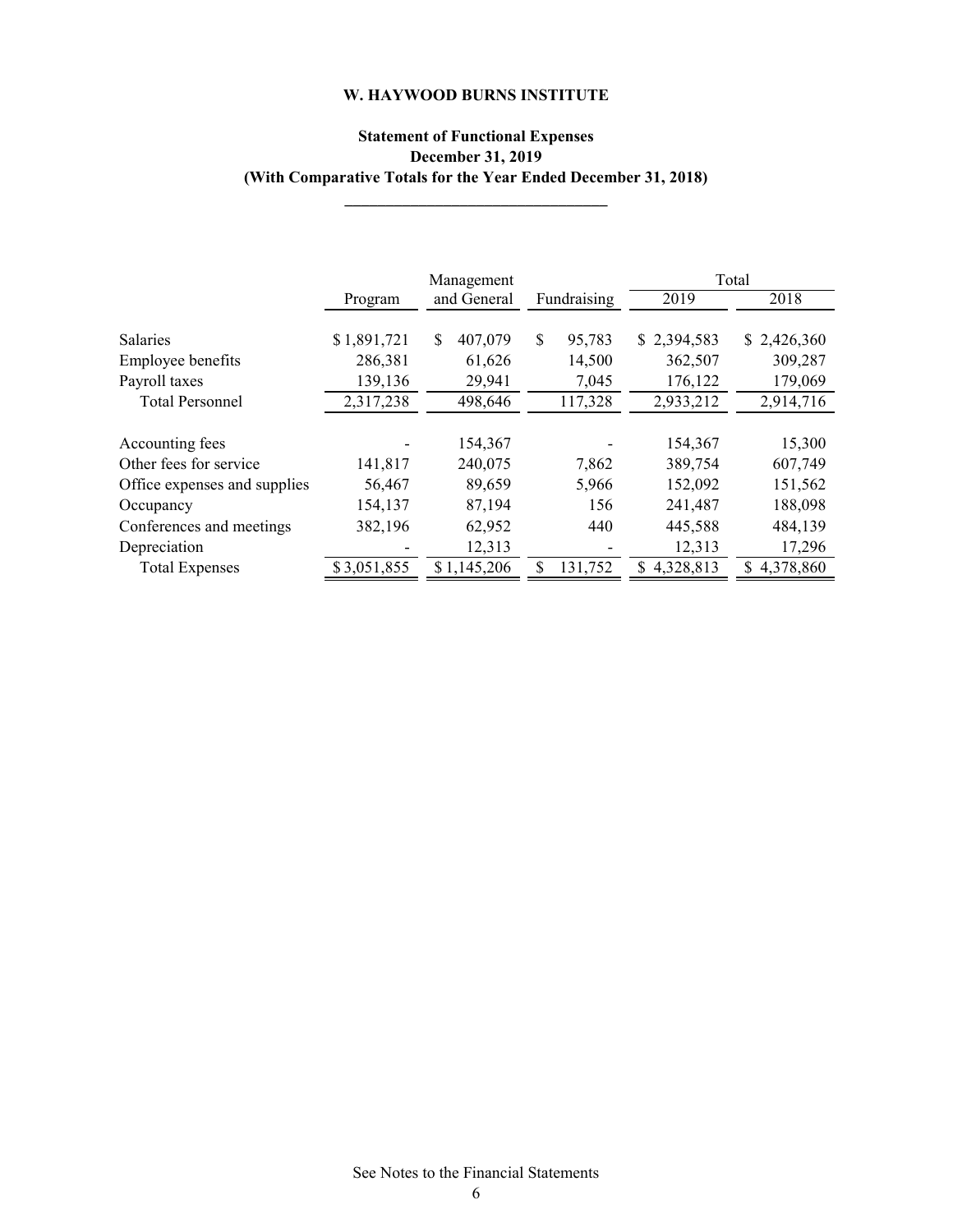# **Notes to the Financial Statements For the Year Ended December 31, 2019 (With Comparative Totals for the Year Ended December 31, 2018)**

#### **NOTE 1: NATURE OF ACTIVITIES**

W. Haywood Burns Institute (the Organization) is a California nonprofit public benefit corporation, incorporated in 2003. The Organization works intensively with local jurisdictions to reduce the over-representation of youth of color in their youth justice systems by leading a group of traditional and non-traditional stakeholders through a data driven, consensus-based process.

#### **NOTE 2: SIGNIFICANT ACCOUNTING POLICIES**

#### **Basis of Accounting**

The accompanying financial statements have been prepared on the accrual basis of accounting in accordance with accounting principles generally accepted in the United States of America (GAAP).

#### **Net Assets**

The financial statements report net assets and changes in net assets in two classes that are based upon the existence or absence of restrictions on use that are placed by its donors, as follows:

*Net assets without donor restrictions* – are resources available to support operations. The only limits on the use of the net assets are the broad limits resulting from the nature of the Organization, the environment in which it operates, the purposes specified in its corporate documents and its application for tax-exempt status, and any limits resulting from contractual agreements with creditors and others that are entered into in the course of its operations.

*Net assets with donor restrictions* – are resources that are restricted by a donor for use for a particular purpose or in a particular period. Some donor-imposed restrictions are temporary in nature, and the restriction will expire when the resources are used in accordance with the donor's instructions or when the stipulated time has passed. Other donor-imposed restrictions are perpetual in nature; there were no restrictions of this nature as of December 31, 2019.

When a donor's restriction is satisfied, either by using the resources in the manner specified by the donor or by the passage of time, the expiration of the restriction is reported in the financial statements by reclassifying the net assets from net assets with donor restrictions to net assets without donor restrictions. Net assets restricted for acquisition of building or equipment (or less commonly, the contribution of those net assets directly) are reported as net assets with donor restrictions until the specified asset is placed in service by the Organization, unless the donor provides more specific directions about the period of its use.

#### **Classification of Transactions**

All revenues and net gains are reported as increases in net assets without donor restrictions in the statement of activities unless the donor specified the use of the related resources for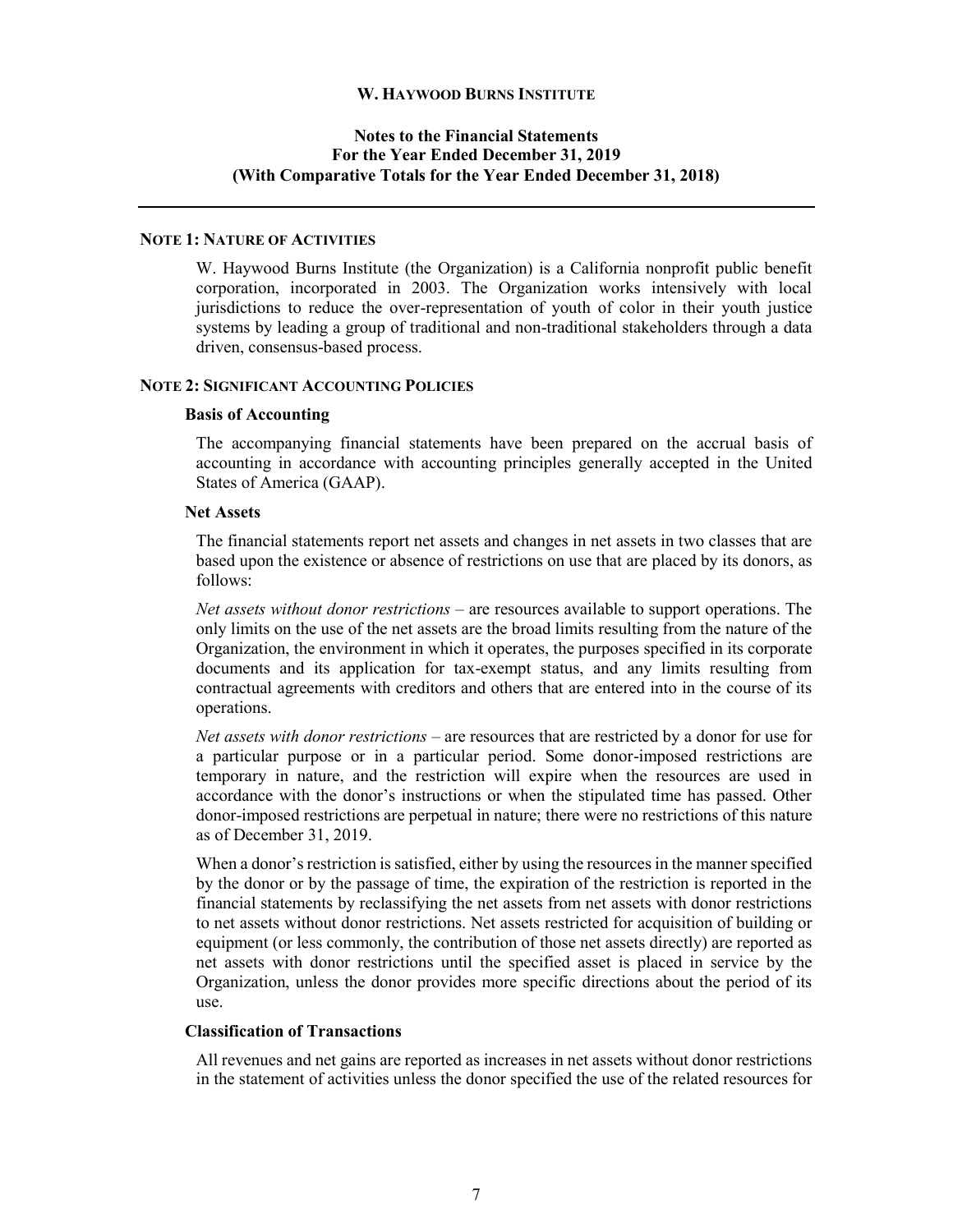# **Notes to the Financial Statements For the Year Ended December 31, 2019 (With Comparative Totals for the Year Ended December 31, 2018)**

a particular purpose or in a future period. All expenses and net losses are reported as decreases in net assets without donor restrictions.

#### **Accounting for Contributions**

Contributions, including unconditional promises to give, are recognized when received. All contributions are reported as increases in net assets without donor restrictions unless the contributed assets are specifically restricted by the donor. Amounts received that are restricted by the donor to use in future periods or for specific purposes are reported as increases in net assets with donor restrictions. Unconditional promises with payments due in future years have an implied restriction to be used in the year the payment is due, and therefore are reported as restricted until payment is due, unless the contribution is clearly intended to support activities of the current fiscal year. Conditional promises are not recognized until they become unconditional, that is, until all conditions on which they depend are substantially met.

#### **Contract Revenue**

The Organization recognizes contract revenue for consulting services as progress towards project milestones and deliverables are met, and costs are incurred.

#### **Accounts Receivable**

Accounts receivable are primarily unsecured non-interest bearing amounts due from grantors on cost reimbursement or performance grants and customers on performance contracts. The Organization considers all accounts receivable to be fully collectible at December 31, 2019. Accordingly, no allowance for doubtful accounts was deemed necessary. If amounts become uncollectible, they are charged to expense in the period in which that determination is made.

#### **Contributions Receivable**

Contributions receivable including pledges and grants receivable are unconditional promises to give that are recognized as contributions when the promise is received. Contributions receivable that are expected to be collected in less than one year are reported at net realizable value. Contributions receivable that are expected to be collected in more than one year are recorded at fair value at the date of promise. That fair value is computed using a present value technique applied to anticipated cash flows. The Organization considers all contributions receivable to be fully collectible at December 31, 2019. Accordingly, no allowance for doubtful accounts was deemed necessary. If amounts become uncollectible, they are charged to expense in the period in which that determination is made.

#### **Income Taxes**

The Internal Revenue Service and the California Franchise Tax Board have determined that the Organization is exempt from federal and state income taxes under IRC  $501(c)(3)$ and California RTC 23701(d). The Organization has evaluated its current tax positions as of December 31, 2019 and is not aware of any significant uncertain tax positions for which a reserve would be necessary. The Organization's tax returns are generally subject to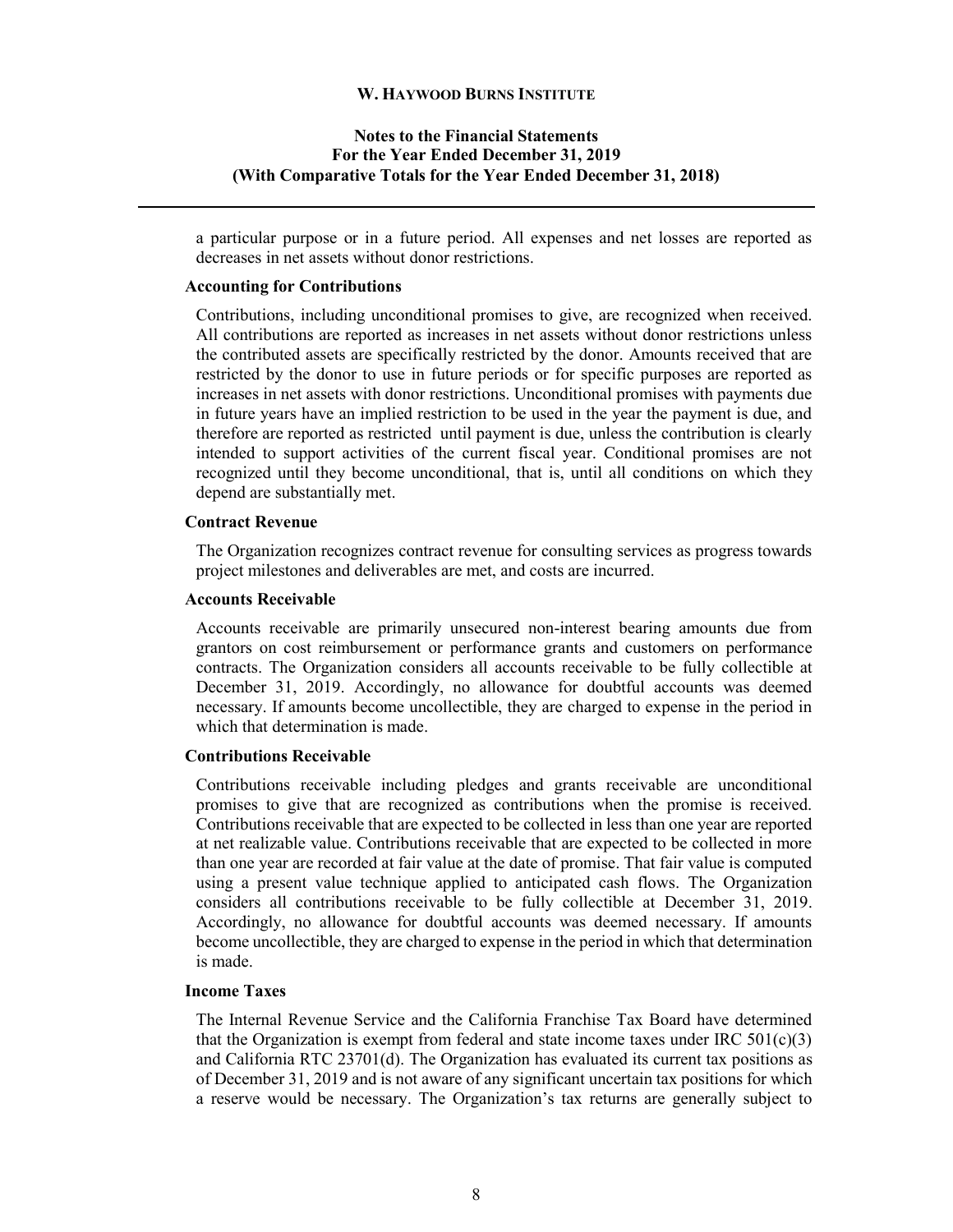# **Notes to the Financial Statements For the Year Ended December 31, 2019 (With Comparative Totals for the Year Ended December 31, 2018)**

examination by federal and state taxing authorities for three and four years, respectively, after they are filed.

#### **Contributed Services**

Contributed services are reflected in the financial statements at the fair value of the services received only if the services (a) create or enhance nonfinancial assets or (b) require specialized skills, are performed by people with those skills, and would otherwise be purchased by the Organization. There were no contributed services that met the criteria for recognition for the year ended December 31, 2019.

#### **Estimates**

The preparation of financial statements in conformity with GAAP requires management to make estimates and assumptions that affect the reported amounts of assets and liabilities and disclosures of contingent assets and liabilities at the date of the financial statements and the reported amounts of revenues and expenses during the reporting period. Accordingly, actual results could differ from those estimates.

#### **Cash Equivalents**

For purposes of the statement of cash flows, the Organization considers all money market funds and other highly liquid investments with original maturities of three months or less when purchased to be cash equivalents.

#### **Fair Value Measurements**

Fair value is defined as the exchange price that would be received for an asset or paid to transfer a liability (an exit price) in the principal or most advantageous market for the asset or liability in an orderly transaction between market participants on the measurement date. The Organization determines the fair values of its assets and liabilities based on a fair value hierarchy that includes three levels of inputs that may be used to measure fair value.

Level 1 - Quoted prices (unadjusted) in active markets for identical assets or liabilities that the Organization has the ability to access at the measurement date.

Level 2 - Inputs other than quoted market prices that are observable for the asset or liability, either directly or indirectly.

Level 3 - Unobservable inputs for the assets or liability.

The Organization had no assets recorded at fair value on December 31, 2019.

#### **Concentration of Credit Risk**

At times, the Organization may have deposits in excess of federally insured limits. The risk is managed by maintaining all deposits in high quality financial institutions.

#### **Property and Equipment**

Property and equipment purchased by the Organization are recorded at cost. The Organization capitalizes all expenditures for property and equipment over \$2,500; the fair value of donated fixed assets is similarly capitalized. Depreciation is computed using the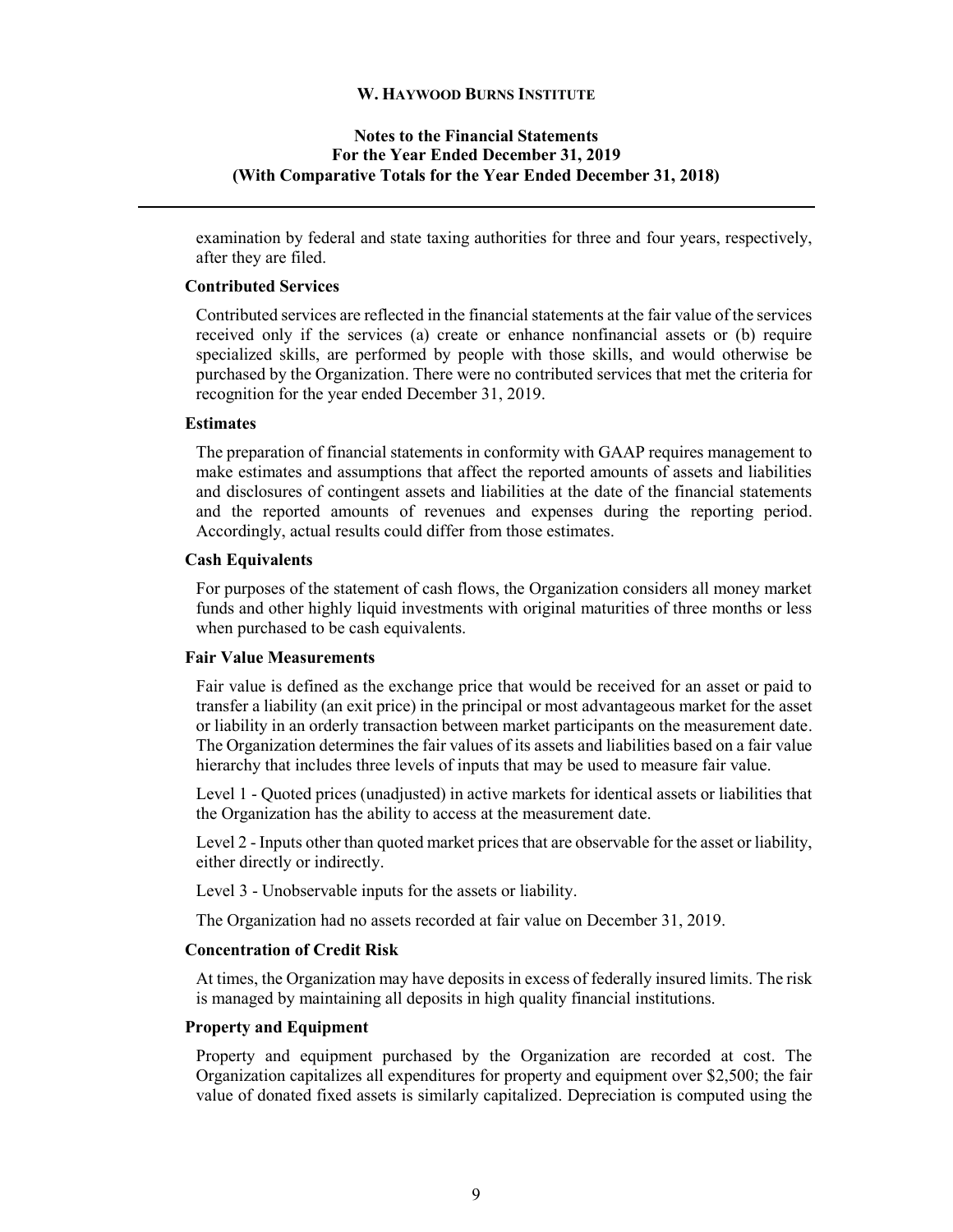# **Notes to the Financial Statements For the Year Ended December 31, 2019 (With Comparative Totals for the Year Ended December 31, 2018)**

straight-line method over the estimated useful lives on the property and equipment or the related lease terms as follows:

| Furniture and equipment | 5 years   |
|-------------------------|-----------|
| Leasehold improvements  | 6.5 years |

Expenditures for major renewals and betterments that extend the useful lives of the property and equipment are capitalized. Expenditures for maintenance and repairs are charged to expense as incurred.

Management reviews long-lived assets for impairment when circumstances indicate the carrying amount of the asset may not be recoverable.

#### **Deferred Rent**

Deferred rent represents the aggregate difference between rent recognized on a straightline basis and the stated amounts due per month.

# **Expense Recognition and Allocation**

The cost of providing the Organization's programs and other activities is summarized on a functional basis in the statement of activities and statement of functional expenses. Expenses that can be identified with a specific program or support service are charged directly to that program or support service. Costs common to multiple functions have been allocated among the various functions using a reasonable allocation method that is consistently applied as follows:

Salaries and wages, benefits, and payroll taxes are allocated based on activity reports prepared by key personnel.

Occupancy, depreciation, and amortization, and interest are allocated on a square foot basis dependent on the programs and supporting activities occupying the space.

Office expenses and supplies, insurance, and other expenses that cannot be directly identified are allocated on the basis of employee headcount for each program and supporting activity.

Management and general expenses include those costs that are not directly identifiable with any specific program, but which provide for the overall support and direction of the Organization.

Fundraising costs are expensed as incurred, even though they may result in contributions received in future years. The Organization generally does not conduct fundraising activities in conjunction with its other activities. In the few cases in which it does, such as when the annual report or donor acknowledgments contain requests for contributions, joint costs have been allocated between fundraising and management and general expenses in accordance with standards for accounting for costs of activities that include fundraising.

#### **Prior Year Summarized Information**

The financial statements include certain prior year summarized comparative information in total but not by net asset class. Such information does not include sufficient detail to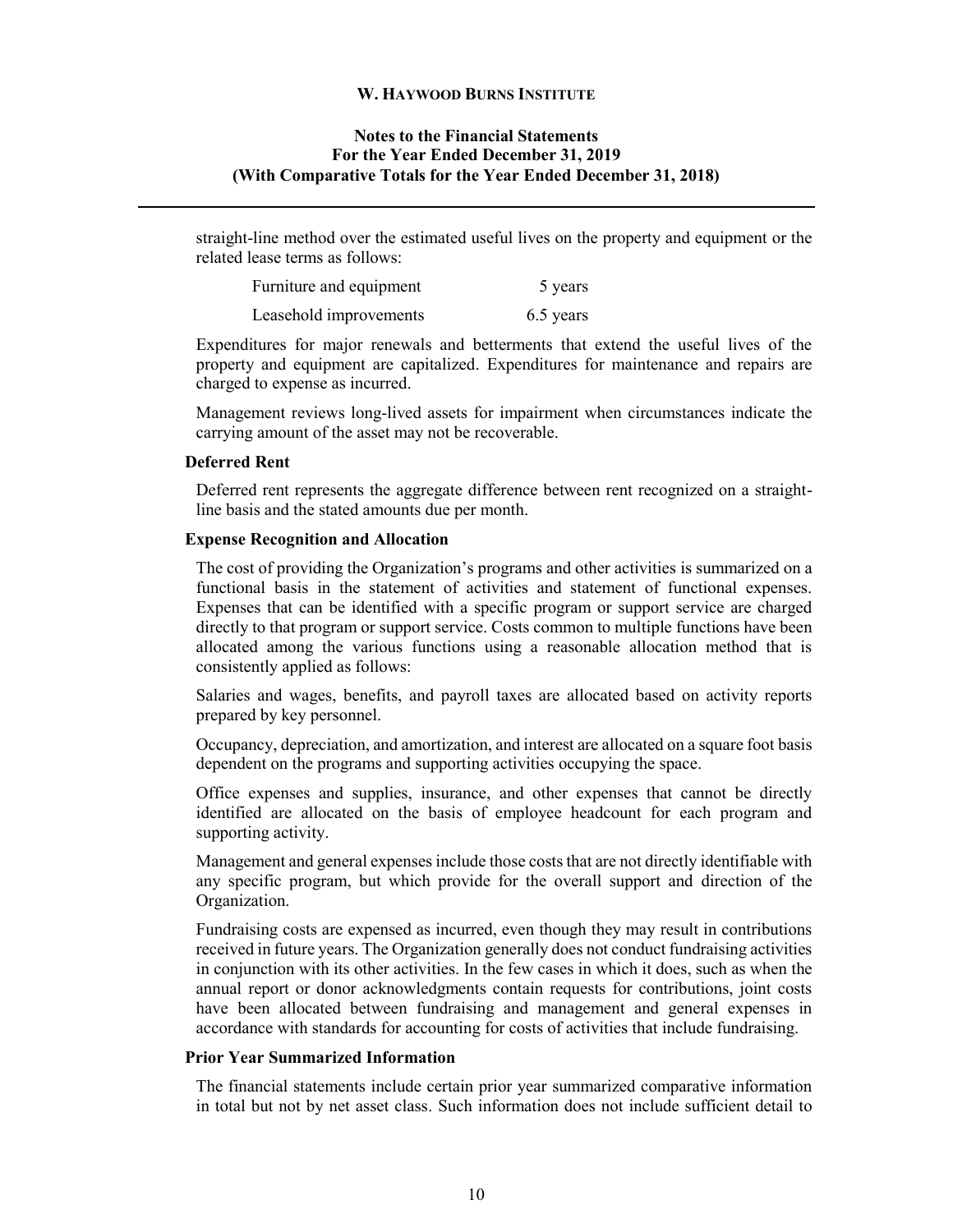# **Notes to the Financial Statements For the Year Ended December 31, 2019 (With Comparative Totals for the Year Ended December 31, 2018)**

constitute a presentation in conformity with GAAP. Accordingly, such information should be read in conjunction with the Organization's financial statements for the year ended December 31, 2018, from which the summarized information was derived.

#### **Reclassifications**

Certain accounts in the prior year's summarized information have been reclassified for comparative purposes to conform with the presentation in the current-year financial statements.

#### **NOTE 3: CONTRIBUTIONS RECEIVABLE**

Contributions receivable are recorded at their net realizable value and consist of the following at December 31, 2019:

| Gross pledges receivable                | \$1,700,000 |
|-----------------------------------------|-------------|
| Less discount to present value at 1.44% | (12,066)    |
| Total                                   | \$1,687,934 |

Contributions receivable at December 31, 2019 are expected to be realized in the following periods:

| Less than one year | \$850,000   |
|--------------------|-------------|
| One to four years  | 837,934     |
| Total              | \$1,687,934 |

#### **NOTE 4: PROPERTY AND EQUIPMENT**

Property and equipment consisted of the following at December 31:

|                               | 2019       | 2018      |
|-------------------------------|------------|-----------|
| Furniture                     | 38,567     | 38,567    |
| Equipment                     | 84,624     | 84,624    |
| Leasehold improvements        | 29,491     | 29,491    |
| Less accumulated depreciation | (150, 231) | (137,917) |
| Total                         | 2.451      | 14.765    |

#### **NOTE 5: COMMITMENTS**

The Organization is party to a lease for its Oakland office which expires on January 31, 2025. Future minimum lease payments are as follows for the years ended December 31:

| 2020       | 319,754   |
|------------|-----------|
| 2021       | 359,193   |
| 2022       | 369,952   |
| 2023       | 381,023   |
| 2024       | 392,460   |
| Thereafter | 33,600    |
| Total      | 1.855.982 |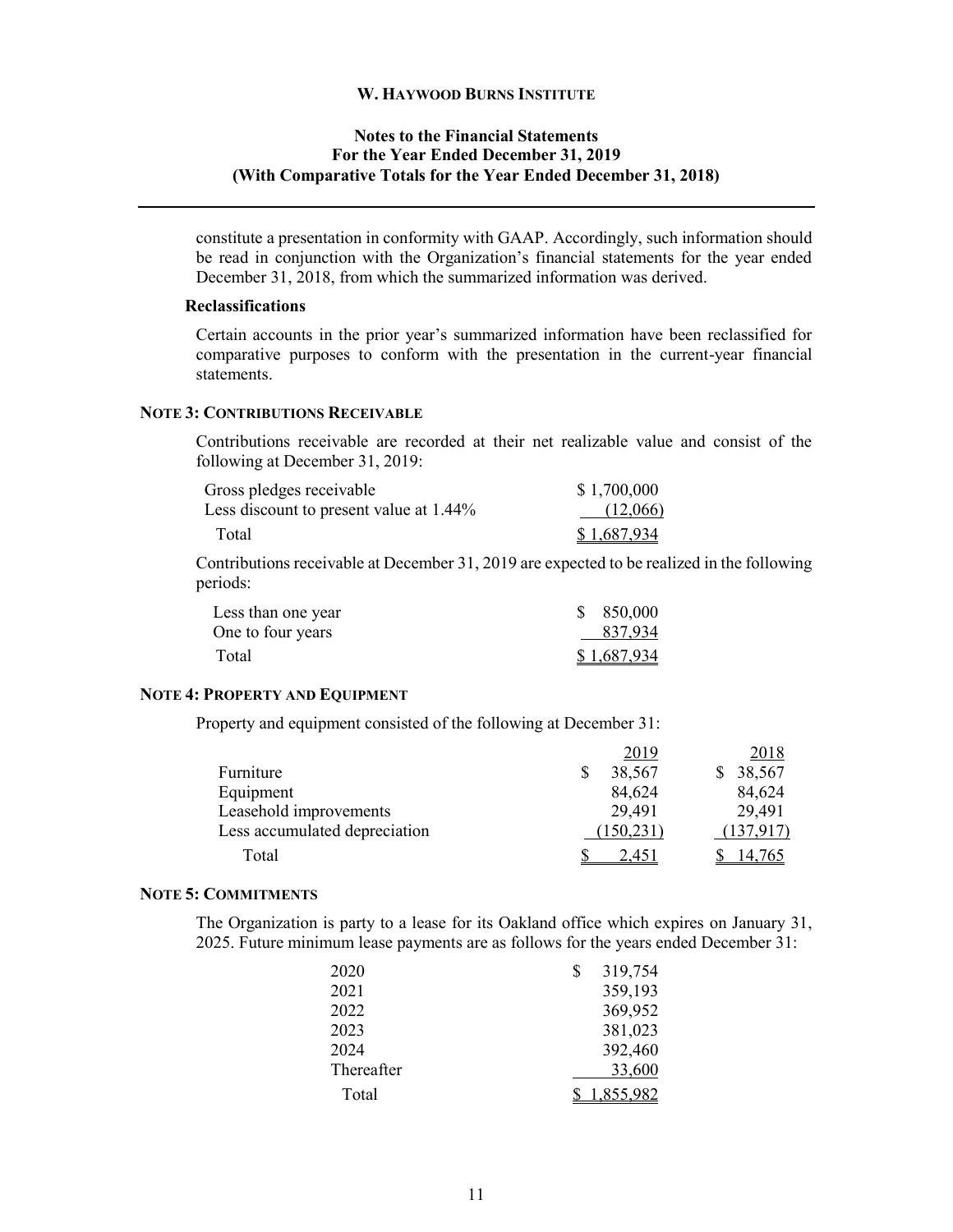## **Notes to the Financial Statements For the Year Ended December 31, 2019 (With Comparative Totals for the Year Ended December 31, 2018)**

Rent for the years ended December 31, 2019 and 2018 was \$207,648 and \$176,819, respectively.

#### **NOTE 6: LINE OF CREDIT**

The Organization has a secured line of credit with a bank for a total of \$500,000 to be drawn down upon as needed, with an interest rate at 7%. There was no outstanding balance as of December 31, 2019.

#### **NOTE 7: CONTINGENCIES**

Grant awards require the fulfillment of certain conditions as set forth in the instrument of grant. Failure to fulfill the conditions could result in the return of the funds to the grantors. The Organization deems this contingency remote since by accepting the grants and their terms, it has accommodated the objectives of the Organization to the provisions of the grants. The Organization's management is of the opinion that the Organization has complied with the terms of all grants.

#### **NOTE 8: NET ASSETS WITH DONOR RESTRICTIONS**

Net assets with donor restrictions were available as follows as of December 31:

|                     | 2019        | 2018        |
|---------------------|-------------|-------------|
| Purpose restriction | \$2,338,082 | \$1,344,633 |
| Future periods      |             | 426,145     |
| Total               | \$2,338,082 | \$1,770,778 |

#### **NOTE 9: CONDITIONAL PROMISES TO GIVE**

In addition to the activity reflected on the Organizations statement of activity, the Organization received certain conditional promises to give based on program performance and other requirements. As of December 31, 2019, conditional promises to give totaled \$170,825. The Organization recognizes such promises to give as support once the related conditions are satisfied.

#### **NOTE 10: RETIREMENT PLAN**

The Organization has a defined contribution retirement plan (the Plan) under section 403(b) of the Internal Revenue Code. The Plan covers all employees who meet age and length of service requirements, and all benefits vest immediately. The Organization is not required to make contributions to the Plan. During the year ended December 31, 2019 and 2018, the Organization made contributions to the plan totaling \$43,301 and \$4,887, respectively.

#### **NOTE 11: CONCENTRATIONS**

#### **Revenue and Receivables**

During the year ended December 31, 2019, the Organization received approximately 64% of its revenue and support from two foundations, and all of its contributions receivable